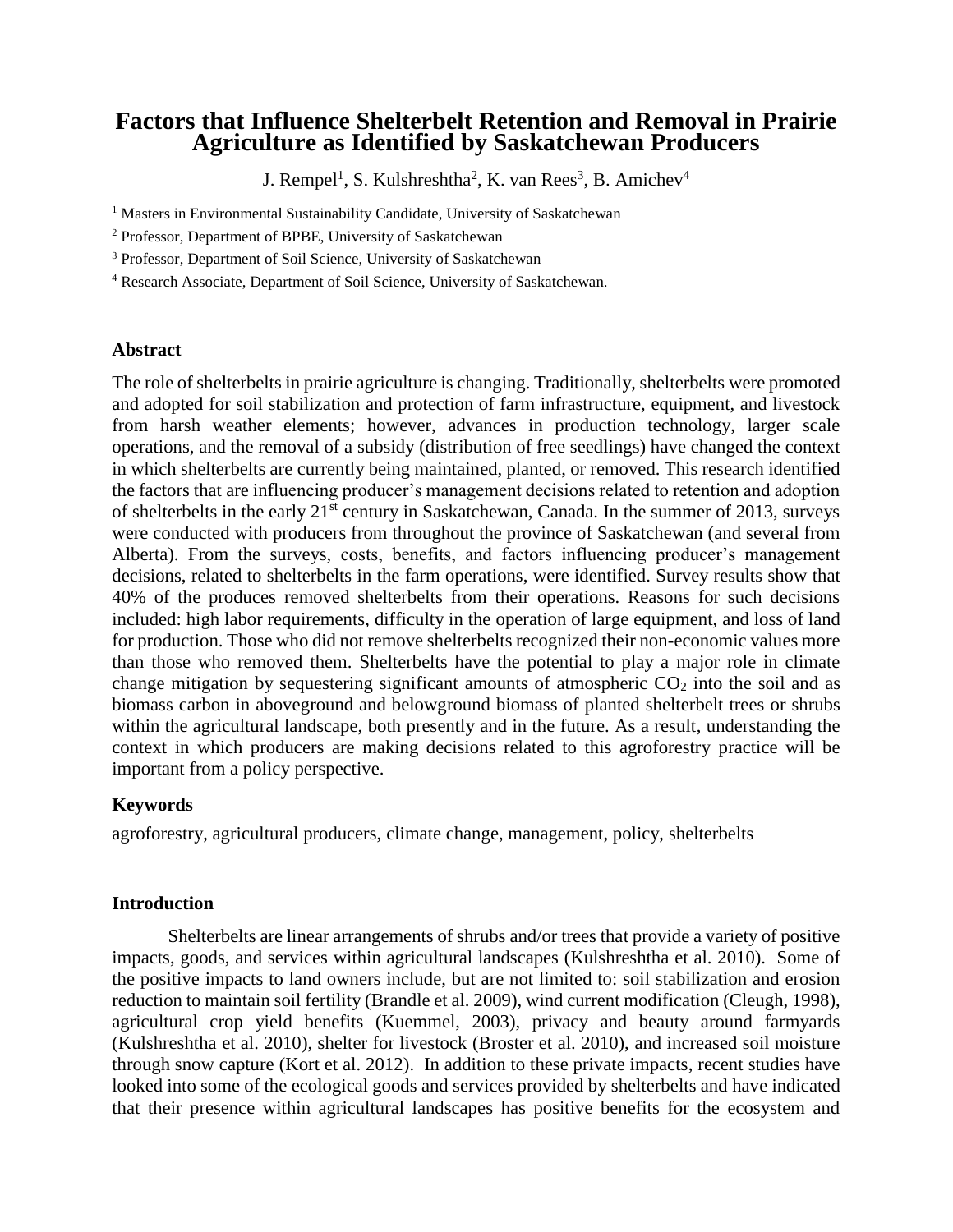society as a whole. Some of these types of positive impacts include carbon sequestration (Schoeneberger, 2009), maintenance of biodiversity (Lovell & Sullivan, 2006), protection of soil at a landscape level (Kulshreshtha & Kort, 2009), and promotion of pollinators (Kroeger & Casey, 2007) and pollination (Kuemmel, 2003). It is within the context of private landowner decisions and management choices impacting their operation, as well as society and the ecosystem, that this research was conducted.

As aforementioned, shelterbelts provide many positive impacts within the landscape to both the private land owner and society as a whole. Many of these impacts are difficult to quantify and/or to observe. As agricultural practices have changed, farm sizes have increased, and more recently subsidy (free seedling distribution by the Agroforestry Development Centre, Indian Head, of the Government of Canada) for shelterbelts has been eliminated, today's agricultural producers face many challenges to shelterbelt adoption and retention. As greater priority and emphasis is placed on climate change, and its surrounding policy, mitigation, and adaptation, shelterbelts may play an important role (Johnson et al. 2000). With this new emerging role of shelterbelts in the landscape, it is imperative that the factors that impact producer's current management decisions, related to retention or removal of shelterbelts, are documented and understood. This study looked to identify and document the impacts and barriers that prairie producer's face related to shelterbelts within their operations.

#### **Materials & Methods**

In the summer of 2013 farm visits and phone calls were conducted in order to gather participants for the research study. The study sample included 61 producers (58 producers from Saskatchewan and 3 from Alberta). In total, 110 surveys were handed out in person at various farm visits (AAGP project), at farmer educational events (i.e. Conservation Field Day), and through snowball sampling techniques (i.e. neighbour/brother stopping in while on a farm visit). In the surveys several types of data/questions were asked. They included demographic information on the participant, their operation description data, and open questions about the factors that impact shelterbelt management.

The survey was coded for open response questions as well as for statistical analysis using the IBM SPSS 21 statistical analysis software. For the identification of factors influencing shelterbelt retention and removal, producers were stratified into two groups: 1) those who indicated shelterbelt removal and, 2) those that indicated no shelterbelt removal. All participants in the survey had shelterbelts of some kind (farm yard, field, livestock, or other) in their operation. The survey sample was compared to 2011 Statistics Canada data (2012) related to farm and farm operators. This analysis was done to determine the important factors that influence the retention and removal of shelterbelts in the province.

### **Results**

Overall, participants were more willing to share knowledge and discuss shelterbelts in person. When the producer had time to complete the survey during the farm visit, there was near 100% return rate with only one person declining to participate in the survey. The return rate dropped significantly when the producer did not have time to go through the survey with the researcher during the farm visit. This is evident in the 55% return rate for the total study.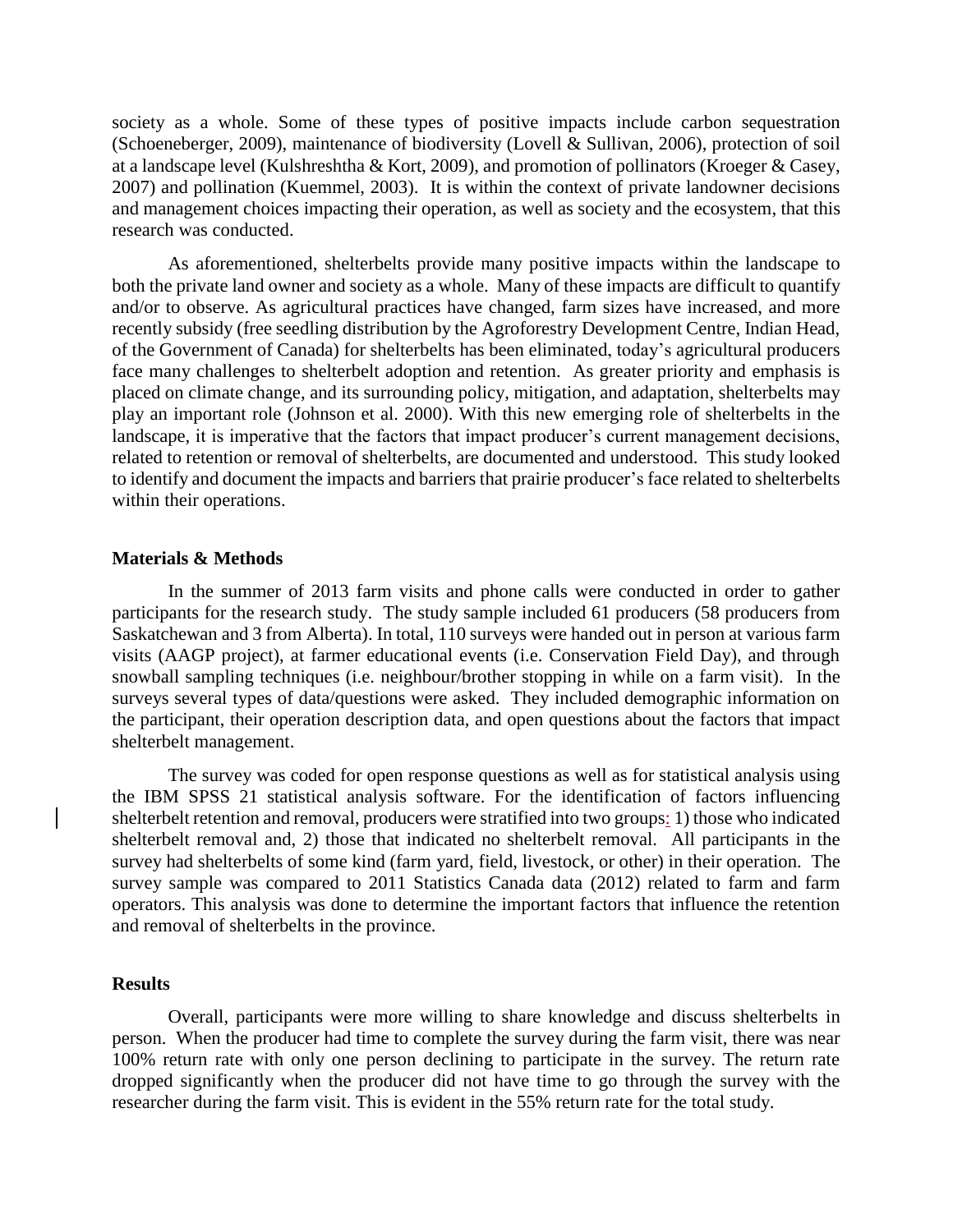A summary of the comparison between survey results from this survey work (year 2013) and 2011 Statistics Canada Data on farm and farm operator data (Statistics Canada, 2012) is shown in [Table](#page-2-0)  1- [Comparison of 2011 Statistics Canada data, on farm and farm operators in Saskatchewan, to the 2013](#page-2-0)  [survey sample..](#page-2-0). This comparison emphasized that the 2013 survey sample was representative of the population in terms of age, gender, farm size, and farm type as the survey sample means were similar to the population means. The results of the survey showed that 40% of producers in the sample (n=24) have removed shelterbelts from their operations and that  $60\%$  (n=37) have not removed shelterbelts in their operation.

| <b>Characteristic</b>            | 2011 Statistics Canada Data                                    | <b>2013 Survey Sample Data</b>                                                |
|----------------------------------|----------------------------------------------------------------|-------------------------------------------------------------------------------|
| Age (mean age)                   | 52.2 years                                                     | 55.2 years                                                                    |
| Gender $(\% )$                   | 22.9% of farm operators female<br>77.1% of farm 0perators male | 24.6% participants female<br>75.4% participants male                          |
| <b>Farm Size (mean in acres)</b> | 1,668 acres                                                    | $1.718$ acres                                                                 |
| Farm Type $(\% )$                | 60.1% Crop production operations<br>20.2% cattle farms         | 36.7 % Crop production operations<br>26.7% mixed operations<br>15 % livestock |

<span id="page-2-0"></span>*Table 1- Comparison of 2011 Statistics Canada data, on farm and farm operators in Saskatchewan, to the 2013 survey sample..* 

Landowners who indicated that they have removed shelterbelts listed more negative impacts (26 in total) of shelterbelts than positive impacts (21 in total). The producers in this group tended to be in the category of large farming operations (mean size of the farm 3,375 acres) with large lease holdings (mean leased area of 1,198 acres). The majority of farms in this group (54 %) were crop production operations. The majority of negative impacts listed by this group were related to crop production efficiency losses that they equated or associated with having shelterbelts in their fields (i.e. competition zone, labour, nuisance/hassle, overlap, loss of land). The majority of positive factors associated with farmyard types of shelterbelts were the impacts that were directly related to personal quality of life and wellbeing (i.e. beauty, enjoyment, protection, less snow plowing). Table 2- [Top 3 negative and positive impacts of shelterbelts as indicated by producers who have](#page-2-1)  [removed shelterbelts](#page-2-1)shows the top three negative and positive factors identified by the producers who indicated that they have removed shelterbelts from their operations; ranking of each factor was based on the total number of responses by all producers.

<span id="page-2-1"></span>*Table 2- Top 3 negative and positive impacts of shelterbelts as indicated by producers who have removed shelterbelts*

| <b>Top Negative Impacts</b>            | <b>Top Positive Impacts</b>                   |
|----------------------------------------|-----------------------------------------------|
| Labour requirement $(n=14)$            | Protection for my home $(n=8)$                |
| In the way of large equipment $(n=12)$ | Protection from blowing snow and wind $(n=8)$ |
| Land out of production $(n=9)$         | Reduced soil erosion $(n=5)$                  |

\* (n) designates the number of times producers in this group indicated this particular impact in the open question responses

Landowners who indicated that they have not removed shelterbelts on their land and that they are retaining shelterbelts identified more positive impacts (33 in total) than negative ones (21 in total). The producers in this group tended to have smaller land holdings (mean 1771 acres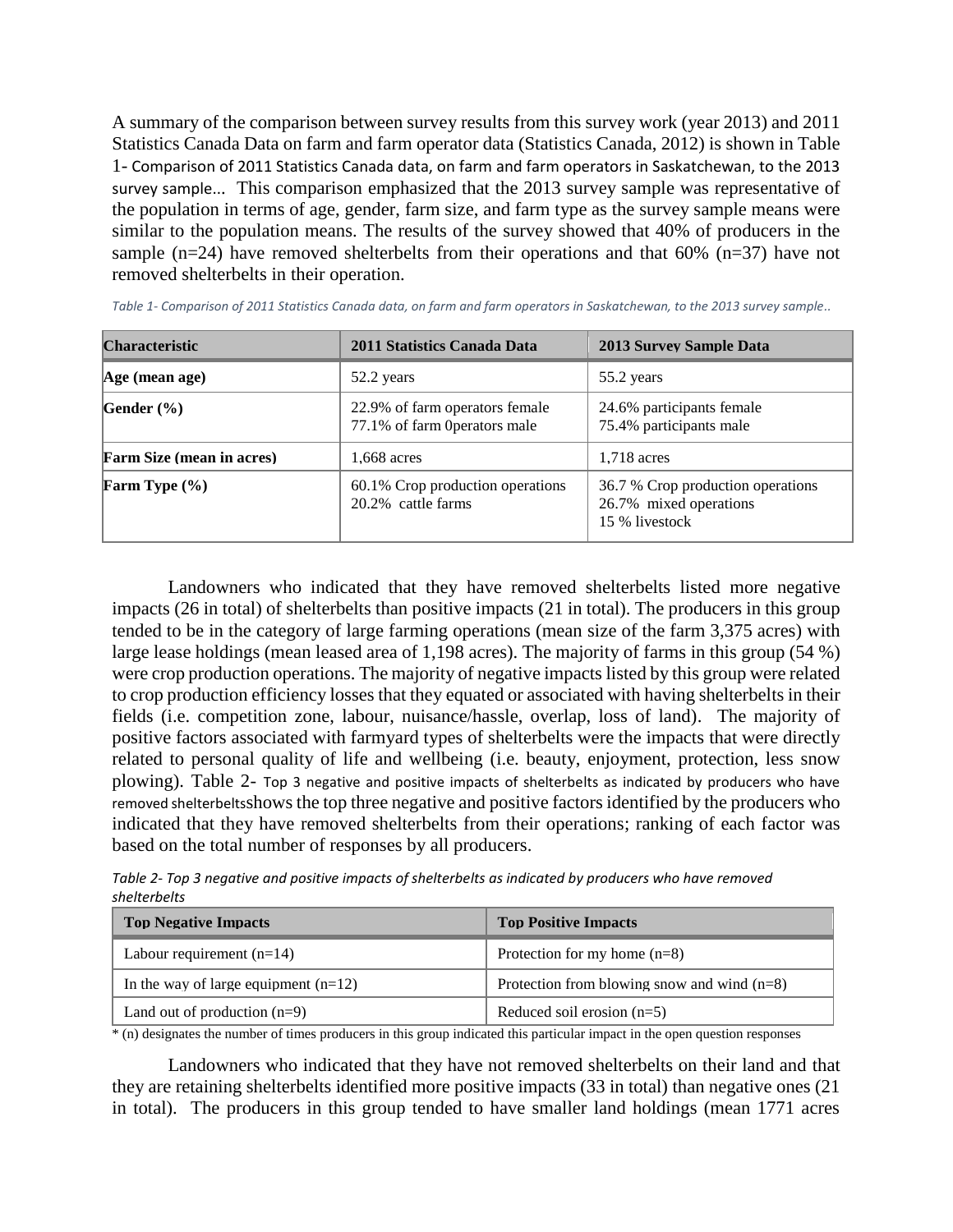owned; mean 356 acres leased). The majority of producers (60%) with a farm size of 160 acres or less had not removed shelterbelts. Landowners who had removed some shelterbelts in this subgroup indicated tree death as the top reason and of 70% of these producers had already replanted shelterbelts to replace the removed trees. The most commonly listed negative impacts were associated with the additional labour requirements of having shelterbelts on the farm (i.e. tree maintenance, tree planting, extra time in field; etc.). This group also identified a more diverse suite of positive impacts of shelterbelts in their operations. For example, landscape level benefits, such as wildlife habitat, erosion reduction, habitat for bees and birds, were included in their responses. Table 3- [Top 3 negative and positive impacts of shelterbelts as indicated by producers who have not](#page-3-0)  [removed shelterbelts](#page-3-0) shows the top three negative and positive impacts of shelterbelts identified by producers who have not removed shelterbelts, ranking of each factor was based on the total number of responses by all producers.

<span id="page-3-0"></span>*Table 3- Top 3 negative and positive impacts of shelterbelts as indicated by producers who have not removed shelterbelts*

| <b>Top Negative Impacts</b>                                                | <b>Top Positive Impacts</b>      |
|----------------------------------------------------------------------------|----------------------------------|
| Labour requirement $(n=21)$                                                | Snow capture $(n=9)$             |
| Maintenance $(n=16)$                                                       | Beauty in the landscape $(n=7)$  |
| Spraying for insects or disease in shelterbelts (i.e. needle cast) $(n=5)$ | Protection from the wind $(n=7)$ |

\* (n) designates the number of times producers in this group indicated this particular impact in the open question responses

# **Discussion and Conclusion**

Based on the positive and negative impacts identified by the producers several trends were identified. These trends can be used to identify potential barriers to adoption and retention of shelterbelts. It can be concluded that landowners who are removing shelterbelts are identifying and recognizing negative impacts largely related to production efficiency or market costs; however, this same group is not recognizing the full suite of private, societal, and ecological positive impacts that shelterbelts may provide. This combination of the perceived negative production impacts and lack of positive impacts will be a major barrier to retention of current shelterbelts or more adoption in the future. Additional education related to overall positive impacts of shelterbelts, as well as potential policy tools to negate the negative impacts, will be essential to encourage this group of landowners to retain or plant additional shelterbelts.

Conversely, the group of producers who indicated shelterbelt retention and identified themselves as not having removed shelterbelts seem to have a more robust understanding of the positive and negative impacts of shelterbelts in their production systems. This more full-bodied understanding is likely contributing to this group's decisions related to shelterbelt retention and continued adoption. The smaller land base available to this group of producers may limit the scale at which shelterbelt retention and adoption is occurring in the province; however, this group is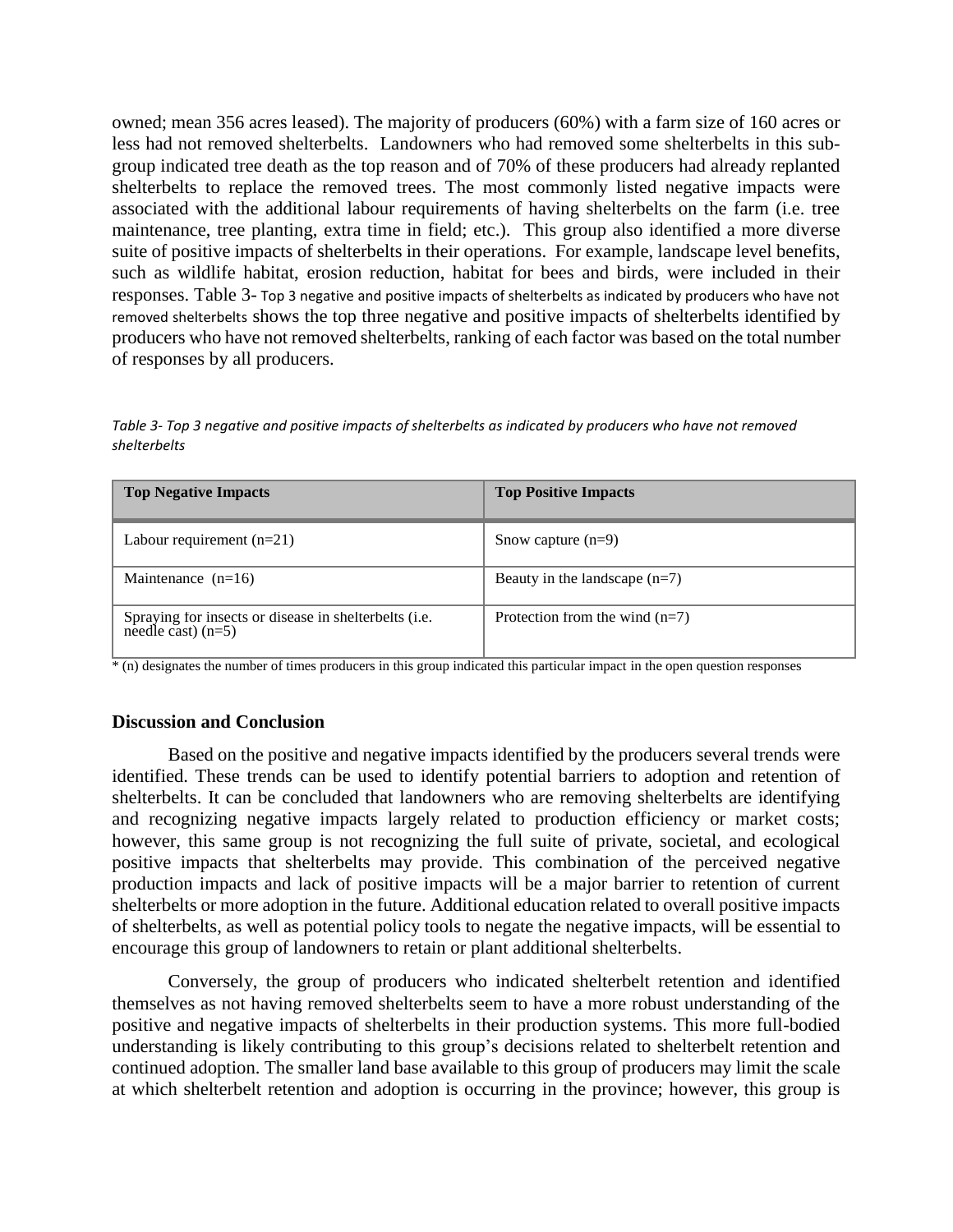likely to respond well to incentives that encourage the retention and further adoption of shelterbelts as a farm management practice.

An important finding from this work was that sequestration and storage of carbon in shelterbelts, both within the soil and in the biomass of planted trees or shrubs, was not ranked as a top positive or negative impact by either of the two groups of producers. This illustrates that either producers are not aware of this positive impact or that they do not see it as a positive or negative impact on their decision making process. This lack of awareness, acceptance, or acknowledgement related to this particular positive benefit could act as a barrier to adoption of future policies aimed at encouraging producers to plant or retain shelterbelts in their operations for the purpose of climate change mitigation or carbon sequestration. This is an area where further research is required to gauge what the support for or response to a policy related to climate change, through shelterbelt retention and adoption, would be.

# **Acknowledgements**

This research was financially supported by the Agricultural Greenhouse gas Program, and the Social Sciences and Humanities Research Council*.* The authors are also thankful to D. Jackson of the Department of Soil Science, University of Saskatchewan, and the 2013 summer research technicians who helped in the data collection phase.

# **References**

- Brandle, J., Hodges, L., Tyndall, J., & Sudmeyer, R. (2009). Windbreak Practices. In H. Garrett, *North Americian Agroforestry: An Integrated Science and Practice* (pp. 75-104). Madison, WI: Americain Society of Agronomy, Inc. .
- Broster, J., Dehaan, R., Swain, D., & Friend, M. (2010). Ewe and lamb contact at lambing is influenced by both shelter type and birth number. *Animal*, 796-803.
- Cleugh, H. (1998). Effects of windbreaks on airflow, microclimates and crop yields. *Agroforestry Systems*, 41: 55-85.
- Johnston, M., Kulshreshtha, S., & Baumgartner, A. (2000). Agroforestry in the prairie landscape: opportunities for climate change mitigation through carbon sequestration. *Prairie Forum*, 11: 243-251.
- Kort, J., Bank, G., Pomeroy, J., & Fang, X. (2012). Effects of shelterbelts on snow distributiona nd sublimation. *Agroforestry Systems*, 86: 335-344.
- Kroeger, T., & Casey, F. (2007). An assessment of market-based approaches to providing ecosystem services on agricultural lands. *Ecological Economics*, 321-332.
- Kuemmel, B. (2003). Theoretical investigation of the effecrs of field margins and hedges on crop yeilds. *Agriculture, Ecosystems and Environment*, 387-392.
- Kulshreshtha, S., & Kort, J. (2009). External economic benefits and social goods from prairie shelterbelts. *Agroforestry Systems*, 75: 39-47.